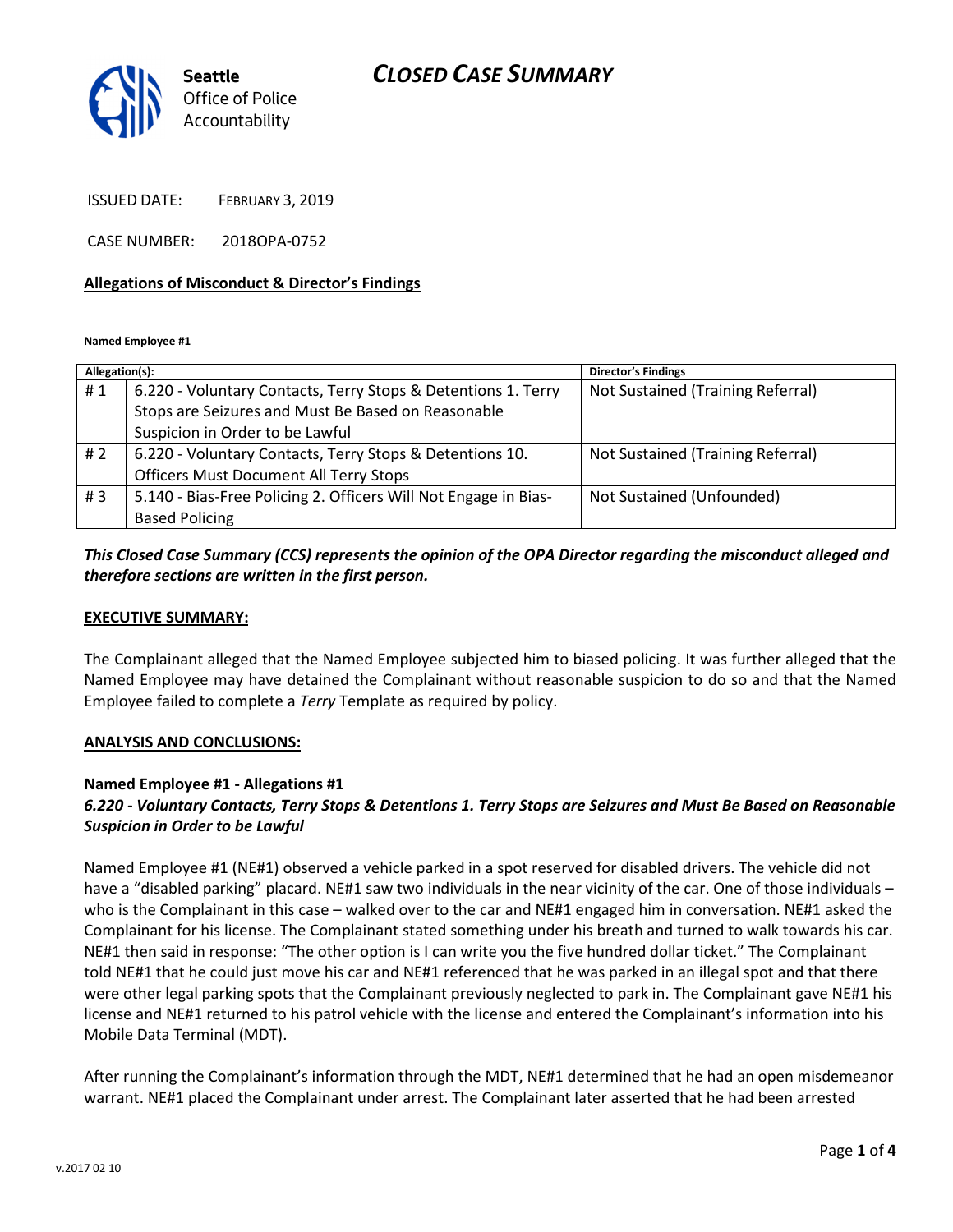

# CLOSE CASE SUMMARY

OPA CASE NUMBER: 2018OPA-0752

based on his race. During OPA's intake investigation, allegations concerning the stop, itself, and NE#1's apparent failure to have generated a Terry Template were also added to this case.

At the time that NE#1 took the Complainant's license and went to his patrol vehicle, the Complainant was functionally detained and the stop must have been supported by reasonable suspicion.

SPD Policy 6.220-POL-1 governs Terry stops and stands for the proposition that Terry stops are seizures of an individual and, as such, must be based on reasonable suspicion in order to be lawful. SPD Policy defines a Terry stop as: "A brief, minimally invasive seizure of a suspect based upon articulable reasonable suspicion in order to investigate possible criminal activity." (SPD Policy 6.220-POL-2(b).) SPD Policy further defines reasonable suspicion as: "Specific, objective, articulable facts, which, taken together with rational inferences, would create a wellfounded suspicion that there is a substantial possibility that a subject has engaged, is engaging or is about to engage in criminal conduct." (Id.) Whether a Terry stop is reasonable is determined by looking at "the totality of the circumstances, the officer's training and experience, and what the officer knew before the stop." (Id.) While "[i]nformation learned during the stop can lead to additional reasonable suspicion or probable cause that a crime has occurred, it "cannot provide the justification for the original stop." (Id.)

As a general matter, a Terry stop may not be made to investigate a parking violation. See State v. Day, 161 Wn.2d 889, 168 P.3d 1265 (2007). Moreover, a seizure for constitutional purposes occurs when an officer retains a suspect's identification or driver's license and takes it with him to conduct a warrants check. See State v. Thomas, 91 Wn. App.195, 955 P.2d 420, review denied, 136 Wn.2d 1030 (1998); see also State v. Dudas, 52 Wn. App. 822, 834, 764 P.2d 1012, review denied 112 Wn.2d 1011 (1989).

At his OPA interview, NE#1 stated that he was justified in requesting the Complainant's identification and taking it back to his patrol vehicle based on SMC 11.23.400. This ordinance reads, in part, as follows: "Any peace officer or parking enforcement officer investigating the possibility of a violation of this Section 11.23.400 may request a person to show the person's identification card or special parking placard and, if such request is refused, may issue a notice of infraction for violation of this Section 11.23.400." However, this ordinance deals with the illegal obtaining of a placard, not improper display. Notably, the section of the Municipal Code that deals with improper display – SMC 11.72.065 – does not provide a legal justification to compel identification.

At his OPA interview, NE#1 further asserted that he took the Complainant's identification in order to "check the endorsement on his license." However, the identification card provided to disabled drivers – as referenced in RCW 46.19.010 – is a separate card that is not part of a motorist's driver's license. Moreover, even if such an endorsement was included on a Washington State driver's license, once NE#1 took the license, brought it to his car, and kept it there, he effectuated an unjustified detention of the Complainant.

The above being said, I find that this was a mistake on the part of a newer officer rather than intentional misconduct. NE#1 appeared to be confused, in good faith, concerning whether he could compel the Complainant to provide his identification and did not understand that, when he did so, he effectuated an unlawful seizure. I believe that retraining and counseling, rather than a Sustained finding, is the more appropriate result. For these reasons, I recommend that this allegation be Not Sustained – Training Referral.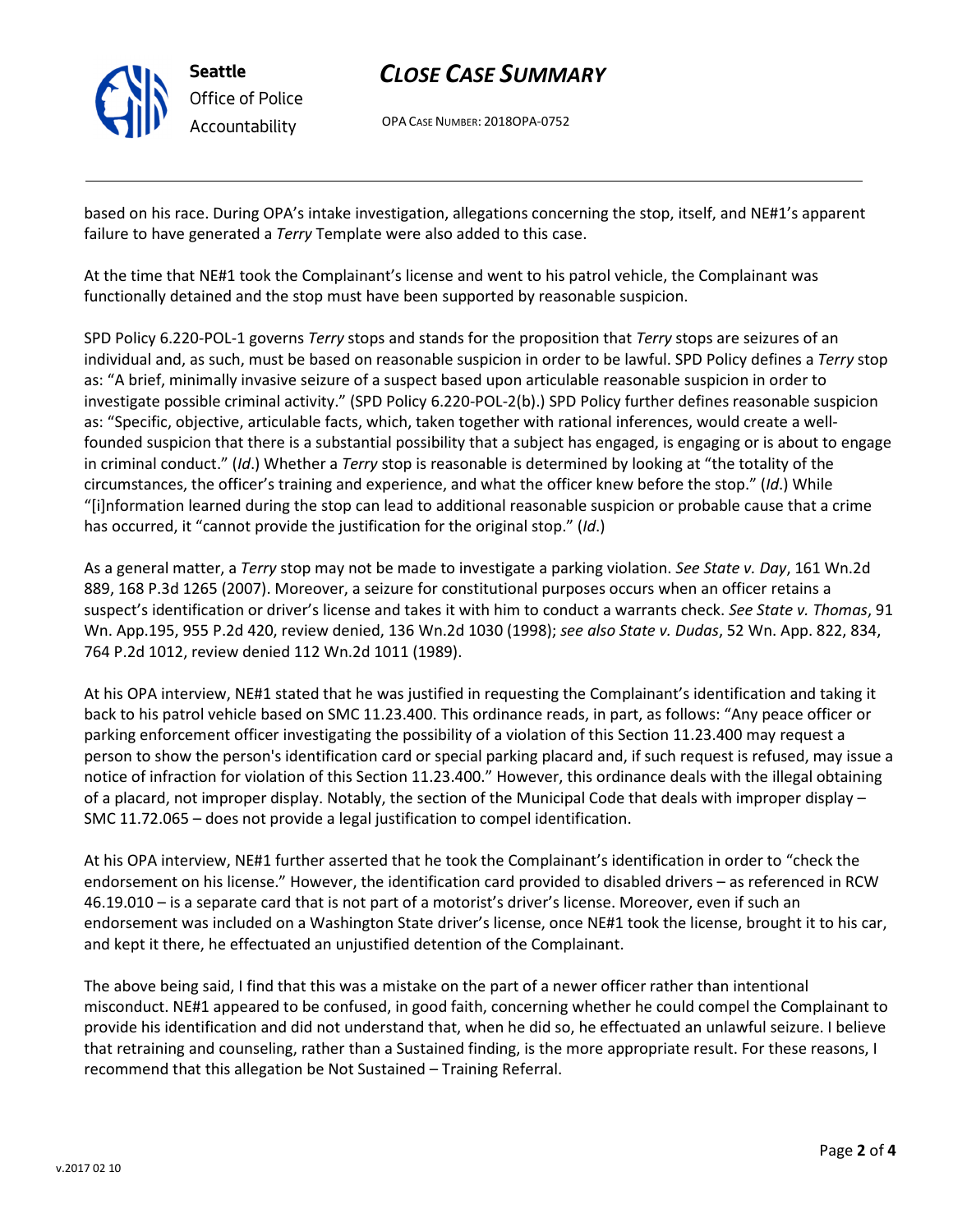

Seattle Office of Police Accountability

# CLOSE CASE SUMMARY

OPA CASE NUMBER: 2018OPA-0752

• Training Referral: NE#1's chain of command should discuss this incident with him. NE#1 should be required to review this DCM, as well as the legal and statutory authority referenced herein. NE#1's chain of command should ensure that he understands how he acted contrary to law and policy in this case and that he does not revisit this conduct in the future. This retraining and counseling should be documented and this documentation should be maintained in an appropriate database.

Recommended Finding: Not Sustained (Training Referral)

## Named Employee #1 - Allegation #2 6.220 - Voluntary Contacts, Terry Stops & Detentions 10. Officers Must Document All Terry Stops

SPD Policy 6.220-POL-10 requires that officers document all Terry stops using a Terry Template. Within the Terry Template, officers are instructed to "clearly articulate the objective facts they rely upon in determining reasonable suspicion." (SPD Policy 6.220-POL-10.) Officers must also include the following information in the Terry Template: "The reason (including reasonable suspicion or probable cause) and disposition of the stop (including whether an arrest resulted; and whether a frisk or search was conducted and the result of the frisk or search)." (Id.) A Terry Template may be completed in conjunction with a General Offense Report. (See id.) Stated differently, that a General Offense Report was completed does not excuse officers from also generating a Terry Template if it is required under the circumstances.

NE#1 completed a General Offense Report; however, he failed to also complete a Terry Template. Based on the video evidence, however, NE#1 clearly conducted a Terry stop of the Complainant. As such, he was required, by policy, to document that detention in a Terry Template.

At his OPA interview, NE#1 recognized that he made a mistake when he failed to complete a Terry Template. He contended, however, that a Terry Template was not required because he had probable cause to arrest the Complainant for the open warrant. Notably, this is immaterial to whether a Terry Template is required. This documentation must be completed wherever a Terry stop is effectuated – regardless of whether the officer had probable cause to arrest at the time or developed probable cause during the preliminary investigation.

While I find that NE#1's failure to complete a Terry Template violated policy, I recommend that he receive a Training Referral instead of a Sustained finding for two main reasons. First, NE#1 acknowledged that he made a mistake when he failed to complete this paperwork and, thus, was accountable for his actions. Second, NE#1 did complete a General Offense Report and he set forth the basis for and extent of the detention therein

As such, and based on the circumstances of this case, I recommend that this allegation be Not Sustained – Training Referral.

• Training Referral: NE#1 should receive retraining as to the elements of SPD Policy 6.220-POL-10. He should be reminded that the policy requires that he complete a *Terry* Template whenever he effectuates a *Terry* stop, regardless of whether he has probable cause at the time or whether the stop later results in an arrest.